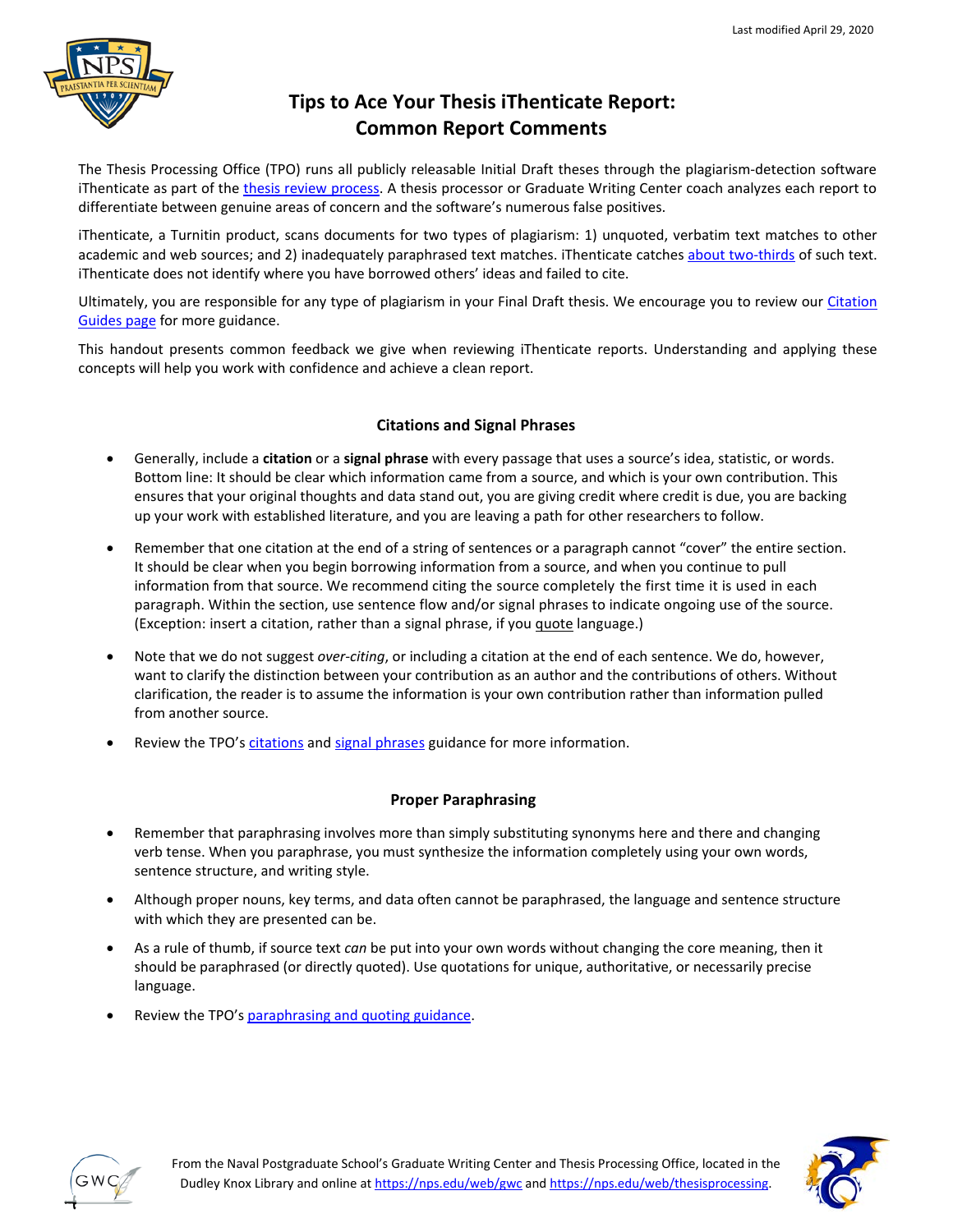#### **Direct Quotations**

- Generally, use quotation marks when you copy about five words or more verbatim from a source. If source text can be put into your own words without changing the core meaning, it should be quoted or paraphrased.
- Remember that source information needs to be cited, whether you quote, paraphrase, or summarize it.
- iThenticate's highlighting is not always accurate to the source you used. When incorporating a direct quote, check your original source to ensure you are quoting accurately.
- "For quotes within quotes, use 'single quotation marks' for the inside pair."
- Direct quotes of five lines or longer should be formatted as block quotes. Do not use quotation marks for properly formatted block quotes. In the paragraph text before a block quote, it is customary to introduce the source with a signal phrase. Then include a traditional citation at the end of the block quote.
- Generally, no more than 10 percent of a thesis is directly quoted material. We encourage you—in consultation with your advisors—to paraphrase and summarize (but still cite!), explain the borrowed concepts and data, and make your own contributions. This shows your ability to think critically and analyze research. When you feel a source's precise wording is essential, that is the optimal time to use a direct quotation rather than paraphrasing.
- Review the TPO's [paraphrasing and quoting guidance.](https://nps.edu/documents/105790666/106471207/Paraphrasing+and+Quoting+Responsibly%2C+All+Styles.pdf)

#### **Common Knowledge and Common Language**

- Information can be considered common *knowledge* when it is broadly known in your field and is not contested. Common knowledge does not need to be cited when you have put it in your own words. However, there are two exceptions:
	- 1. If you borrow language word-for-word, it must be quoted and cited.
	- 2. If the paraphrased or summarized information is contested, even field-specific common knowledge needs to be cited. If you have doubts, check with your advisor.
- Common *language* is precise wording used to describe common knowledge. In technical fields, paraphrasing this language can be impossible to do without changing the meaning (for example, an equation or formula). In these cases, common language does *not* need to be quoted and cited. Generally, if common knowledge *can* be put into your own words without changing the meaning, then it should either be paraphrased, or quoted and cited.
- Check with your advisor to determine what constitutes common knowledge or common language in your field.

### **Bulleted and Numbered Lists**

- Even when numbered or bulleted lists are cited, they must still be quoted or paraphrased properly—either choose to paraphrase completely, or format the list as a block quote pulled verbatim from the source. Alternatively, you can cite each bullet point separately, using quotation marks around borrowed language.
- Bulleted or numbered lists taken directly from a source can function as block quotes, which don't need quotation marks. In the paragraph before the list, introduce the source with a [signal phrase.](https://nps.edu/documents/105790666/106471207/Signal_Phrases.pdf) Then include a citation after the final period in the last list item. If you change or add language within the list [do so in brackets].
- Review the TPO's guidance fo[r citing bulleted and numbered lists.](https://nps.edu/documents/105790666/106471207/Citing+Bulleted+and+Numbered+Lists.pdf)

#### **Images, Figures, and Tables**

- When including an image or other potentially protected content in a thesis *without requesting reuse permission from the copyright owner*, always:
	- 1. verify that the content is not copyrighted *or* your use of the content meets fair use requirements, and
	- 2. cite the source where you found the item (citation goes at the end of your figure/table title).
- For more information, review the TPO's [fair use guidance.](https://my.nps.edu/documents/105790666/106471207/Borrowing_Images_Tables_Figures_Fairly.pdf)



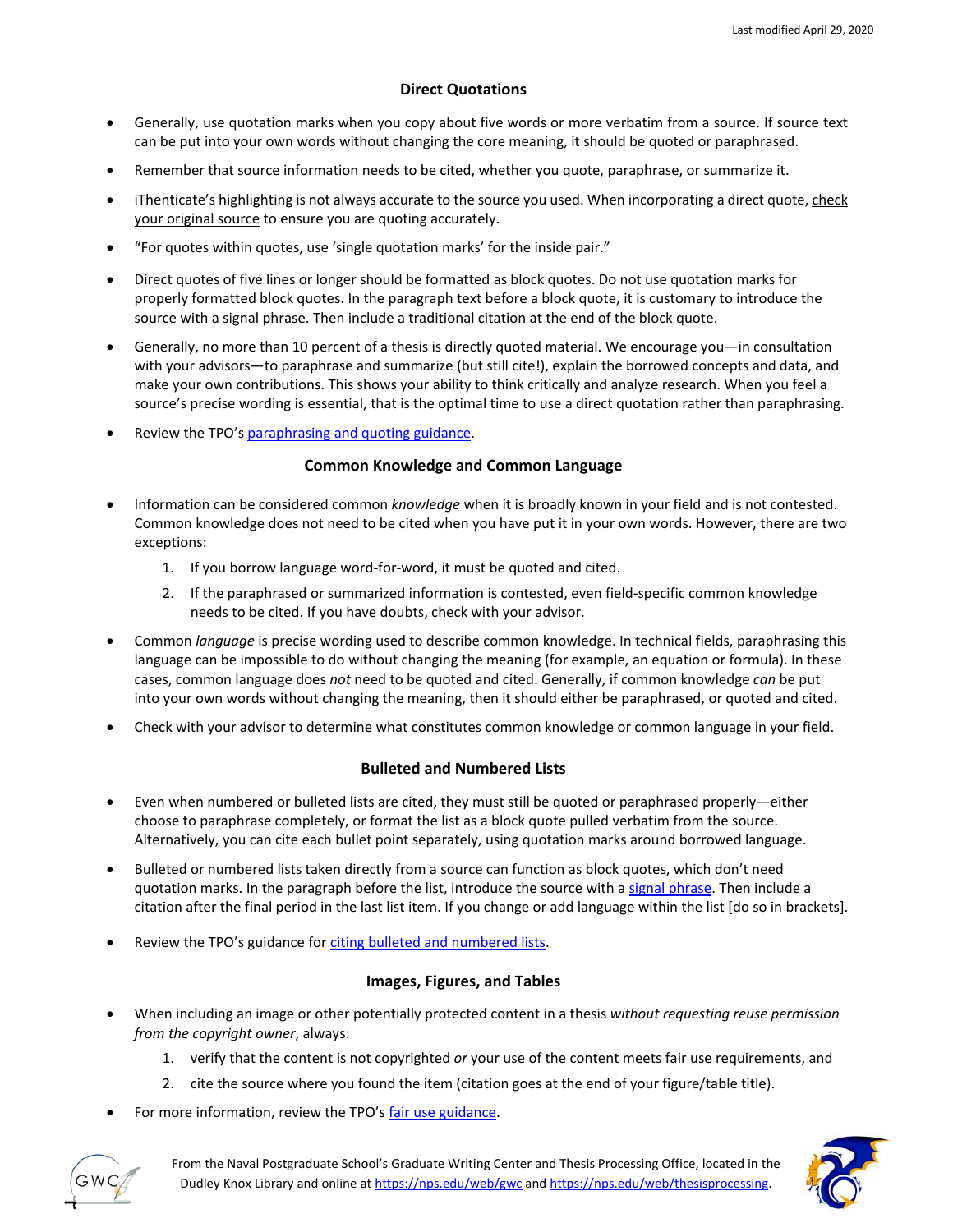#### **Interpreting an iThenticate Report: What to Know**



# **Similarity index percentage %**

Because iThenticate's similarity index includes false positives and common language, we typically disregard this percentage when evaluating reports; it is seldom a useful indication of genuine concerns.